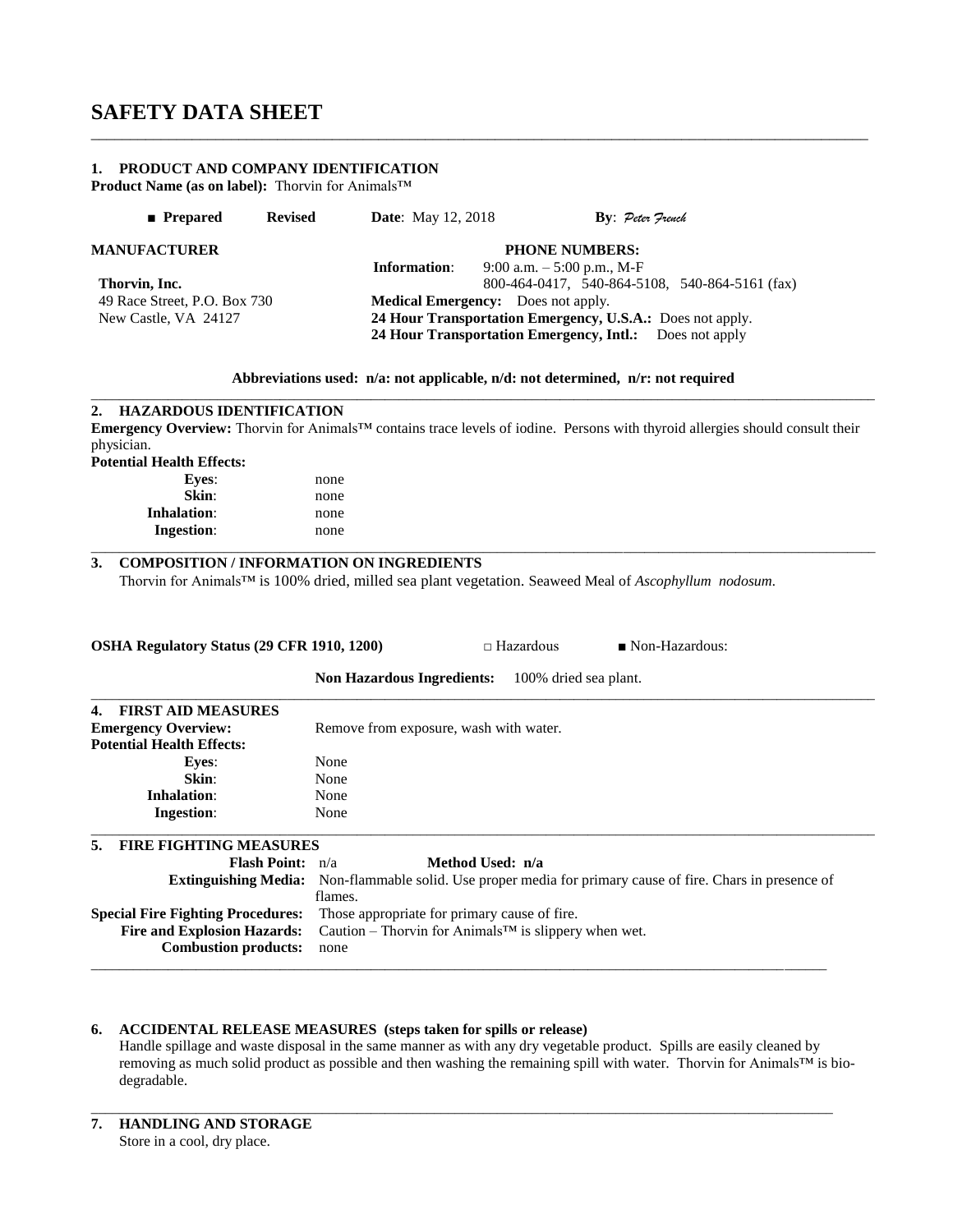#### **8. EXPOSURE CONTROL/PERSONAL PROTECTION**

| <b>Protective Equipment:</b><br>Not normally necessary.<br>not normally necessary<br><b>Local Exhaust:</b><br>Mechanical/General: not normally necessary<br><b>Special:</b> $n/a$<br>Special ventilation not normally necessary. Can contain fine particles or dust. Wear a dust mask if<br>not normally necessary<br>not normally necessary<br>n/a<br>PHYSICAL AND CHEMICAL PROPERTIES<br>Appearance/physical state: Dried flakes or powders; natural green color.<br><b>Odor threshold:</b> Not determined<br>Melting point/freezing point: Not applicable<br>Initial boiling point and boiling range: Not applicable<br>Flash point: Not applicable<br><b>Evaporation rate:</b> Not applicable<br>Flammability (solid, gas): Non-flammable<br>Upper/lower flammability or explosive limits: Not applicable<br>Vapor pressure: Not applicable<br>Vapor density: Not applicable<br>Bulk density: 0.6-0.8 g/cm3<br>Solubility(ies): Non-water soluble<br>Partition coefficient: n-octanol/water: Not applicable<br>Auto-ignition temperature: Approximately 550 degrees C<br><b>Decomposition temperature:</b> Approximately 550 degrees C<br>Viscosity: Not applicable<br>$\Box$ Unstable<br><b>10. STABILITY AND REACTIVITY</b><br>■ Stable<br>Non-flammable, stable, and not subject to hazardous polymerization.<br><b>Conditions to avoid:</b><br>n/a<br>Incompatibility:<br>n/a<br>11. TOXICOLOGICAL INFORMATION<br>Acute:<br>none<br>none<br>Other:<br>none<br>Thorvin for Animals™ is not listed in the National Toxicology Program (NTP) Report on Carcinogens (latest edition) and has not |                                  | <b>EXPOSURE CONTROL/PERSONAL PROTECTION</b>                                                                             |
|------------------------------------------------------------------------------------------------------------------------------------------------------------------------------------------------------------------------------------------------------------------------------------------------------------------------------------------------------------------------------------------------------------------------------------------------------------------------------------------------------------------------------------------------------------------------------------------------------------------------------------------------------------------------------------------------------------------------------------------------------------------------------------------------------------------------------------------------------------------------------------------------------------------------------------------------------------------------------------------------------------------------------------------------------------------------------------------------------------------------------------------------------------------------------------------------------------------------------------------------------------------------------------------------------------------------------------------------------------------------------------------------------------------------------------------------------------------------------------------------------------------------------------------------------------------------------------------------------|----------------------------------|-------------------------------------------------------------------------------------------------------------------------|
|                                                                                                                                                                                                                                                                                                                                                                                                                                                                                                                                                                                                                                                                                                                                                                                                                                                                                                                                                                                                                                                                                                                                                                                                                                                                                                                                                                                                                                                                                                                                                                                                      |                                  |                                                                                                                         |
|                                                                                                                                                                                                                                                                                                                                                                                                                                                                                                                                                                                                                                                                                                                                                                                                                                                                                                                                                                                                                                                                                                                                                                                                                                                                                                                                                                                                                                                                                                                                                                                                      | <b>Ventilation Requirements:</b> |                                                                                                                         |
|                                                                                                                                                                                                                                                                                                                                                                                                                                                                                                                                                                                                                                                                                                                                                                                                                                                                                                                                                                                                                                                                                                                                                                                                                                                                                                                                                                                                                                                                                                                                                                                                      |                                  |                                                                                                                         |
|                                                                                                                                                                                                                                                                                                                                                                                                                                                                                                                                                                                                                                                                                                                                                                                                                                                                                                                                                                                                                                                                                                                                                                                                                                                                                                                                                                                                                                                                                                                                                                                                      | <b>Respiratory Protection:</b>   |                                                                                                                         |
|                                                                                                                                                                                                                                                                                                                                                                                                                                                                                                                                                                                                                                                                                                                                                                                                                                                                                                                                                                                                                                                                                                                                                                                                                                                                                                                                                                                                                                                                                                                                                                                                      | sensitive.                       |                                                                                                                         |
|                                                                                                                                                                                                                                                                                                                                                                                                                                                                                                                                                                                                                                                                                                                                                                                                                                                                                                                                                                                                                                                                                                                                                                                                                                                                                                                                                                                                                                                                                                                                                                                                      | <b>Skin Protection:</b>          |                                                                                                                         |
|                                                                                                                                                                                                                                                                                                                                                                                                                                                                                                                                                                                                                                                                                                                                                                                                                                                                                                                                                                                                                                                                                                                                                                                                                                                                                                                                                                                                                                                                                                                                                                                                      | <b>Eye protection:</b>           |                                                                                                                         |
|                                                                                                                                                                                                                                                                                                                                                                                                                                                                                                                                                                                                                                                                                                                                                                                                                                                                                                                                                                                                                                                                                                                                                                                                                                                                                                                                                                                                                                                                                                                                                                                                      | Other:                           |                                                                                                                         |
|                                                                                                                                                                                                                                                                                                                                                                                                                                                                                                                                                                                                                                                                                                                                                                                                                                                                                                                                                                                                                                                                                                                                                                                                                                                                                                                                                                                                                                                                                                                                                                                                      | 9.                               |                                                                                                                         |
|                                                                                                                                                                                                                                                                                                                                                                                                                                                                                                                                                                                                                                                                                                                                                                                                                                                                                                                                                                                                                                                                                                                                                                                                                                                                                                                                                                                                                                                                                                                                                                                                      |                                  |                                                                                                                         |
|                                                                                                                                                                                                                                                                                                                                                                                                                                                                                                                                                                                                                                                                                                                                                                                                                                                                                                                                                                                                                                                                                                                                                                                                                                                                                                                                                                                                                                                                                                                                                                                                      | <b>Odor:</b> Marine odor.        |                                                                                                                         |
|                                                                                                                                                                                                                                                                                                                                                                                                                                                                                                                                                                                                                                                                                                                                                                                                                                                                                                                                                                                                                                                                                                                                                                                                                                                                                                                                                                                                                                                                                                                                                                                                      |                                  |                                                                                                                         |
|                                                                                                                                                                                                                                                                                                                                                                                                                                                                                                                                                                                                                                                                                                                                                                                                                                                                                                                                                                                                                                                                                                                                                                                                                                                                                                                                                                                                                                                                                                                                                                                                      | $pH: 6-8$                        |                                                                                                                         |
|                                                                                                                                                                                                                                                                                                                                                                                                                                                                                                                                                                                                                                                                                                                                                                                                                                                                                                                                                                                                                                                                                                                                                                                                                                                                                                                                                                                                                                                                                                                                                                                                      |                                  |                                                                                                                         |
|                                                                                                                                                                                                                                                                                                                                                                                                                                                                                                                                                                                                                                                                                                                                                                                                                                                                                                                                                                                                                                                                                                                                                                                                                                                                                                                                                                                                                                                                                                                                                                                                      |                                  |                                                                                                                         |
|                                                                                                                                                                                                                                                                                                                                                                                                                                                                                                                                                                                                                                                                                                                                                                                                                                                                                                                                                                                                                                                                                                                                                                                                                                                                                                                                                                                                                                                                                                                                                                                                      |                                  |                                                                                                                         |
|                                                                                                                                                                                                                                                                                                                                                                                                                                                                                                                                                                                                                                                                                                                                                                                                                                                                                                                                                                                                                                                                                                                                                                                                                                                                                                                                                                                                                                                                                                                                                                                                      |                                  |                                                                                                                         |
|                                                                                                                                                                                                                                                                                                                                                                                                                                                                                                                                                                                                                                                                                                                                                                                                                                                                                                                                                                                                                                                                                                                                                                                                                                                                                                                                                                                                                                                                                                                                                                                                      |                                  |                                                                                                                         |
|                                                                                                                                                                                                                                                                                                                                                                                                                                                                                                                                                                                                                                                                                                                                                                                                                                                                                                                                                                                                                                                                                                                                                                                                                                                                                                                                                                                                                                                                                                                                                                                                      |                                  |                                                                                                                         |
|                                                                                                                                                                                                                                                                                                                                                                                                                                                                                                                                                                                                                                                                                                                                                                                                                                                                                                                                                                                                                                                                                                                                                                                                                                                                                                                                                                                                                                                                                                                                                                                                      |                                  |                                                                                                                         |
|                                                                                                                                                                                                                                                                                                                                                                                                                                                                                                                                                                                                                                                                                                                                                                                                                                                                                                                                                                                                                                                                                                                                                                                                                                                                                                                                                                                                                                                                                                                                                                                                      |                                  |                                                                                                                         |
|                                                                                                                                                                                                                                                                                                                                                                                                                                                                                                                                                                                                                                                                                                                                                                                                                                                                                                                                                                                                                                                                                                                                                                                                                                                                                                                                                                                                                                                                                                                                                                                                      |                                  |                                                                                                                         |
|                                                                                                                                                                                                                                                                                                                                                                                                                                                                                                                                                                                                                                                                                                                                                                                                                                                                                                                                                                                                                                                                                                                                                                                                                                                                                                                                                                                                                                                                                                                                                                                                      |                                  |                                                                                                                         |
|                                                                                                                                                                                                                                                                                                                                                                                                                                                                                                                                                                                                                                                                                                                                                                                                                                                                                                                                                                                                                                                                                                                                                                                                                                                                                                                                                                                                                                                                                                                                                                                                      |                                  |                                                                                                                         |
|                                                                                                                                                                                                                                                                                                                                                                                                                                                                                                                                                                                                                                                                                                                                                                                                                                                                                                                                                                                                                                                                                                                                                                                                                                                                                                                                                                                                                                                                                                                                                                                                      |                                  |                                                                                                                         |
|                                                                                                                                                                                                                                                                                                                                                                                                                                                                                                                                                                                                                                                                                                                                                                                                                                                                                                                                                                                                                                                                                                                                                                                                                                                                                                                                                                                                                                                                                                                                                                                                      |                                  |                                                                                                                         |
|                                                                                                                                                                                                                                                                                                                                                                                                                                                                                                                                                                                                                                                                                                                                                                                                                                                                                                                                                                                                                                                                                                                                                                                                                                                                                                                                                                                                                                                                                                                                                                                                      |                                  |                                                                                                                         |
|                                                                                                                                                                                                                                                                                                                                                                                                                                                                                                                                                                                                                                                                                                                                                                                                                                                                                                                                                                                                                                                                                                                                                                                                                                                                                                                                                                                                                                                                                                                                                                                                      |                                  |                                                                                                                         |
|                                                                                                                                                                                                                                                                                                                                                                                                                                                                                                                                                                                                                                                                                                                                                                                                                                                                                                                                                                                                                                                                                                                                                                                                                                                                                                                                                                                                                                                                                                                                                                                                      |                                  |                                                                                                                         |
|                                                                                                                                                                                                                                                                                                                                                                                                                                                                                                                                                                                                                                                                                                                                                                                                                                                                                                                                                                                                                                                                                                                                                                                                                                                                                                                                                                                                                                                                                                                                                                                                      |                                  |                                                                                                                         |
|                                                                                                                                                                                                                                                                                                                                                                                                                                                                                                                                                                                                                                                                                                                                                                                                                                                                                                                                                                                                                                                                                                                                                                                                                                                                                                                                                                                                                                                                                                                                                                                                      |                                  |                                                                                                                         |
|                                                                                                                                                                                                                                                                                                                                                                                                                                                                                                                                                                                                                                                                                                                                                                                                                                                                                                                                                                                                                                                                                                                                                                                                                                                                                                                                                                                                                                                                                                                                                                                                      |                                  |                                                                                                                         |
|                                                                                                                                                                                                                                                                                                                                                                                                                                                                                                                                                                                                                                                                                                                                                                                                                                                                                                                                                                                                                                                                                                                                                                                                                                                                                                                                                                                                                                                                                                                                                                                                      |                                  |                                                                                                                         |
|                                                                                                                                                                                                                                                                                                                                                                                                                                                                                                                                                                                                                                                                                                                                                                                                                                                                                                                                                                                                                                                                                                                                                                                                                                                                                                                                                                                                                                                                                                                                                                                                      |                                  |                                                                                                                         |
|                                                                                                                                                                                                                                                                                                                                                                                                                                                                                                                                                                                                                                                                                                                                                                                                                                                                                                                                                                                                                                                                                                                                                                                                                                                                                                                                                                                                                                                                                                                                                                                                      |                                  |                                                                                                                         |
|                                                                                                                                                                                                                                                                                                                                                                                                                                                                                                                                                                                                                                                                                                                                                                                                                                                                                                                                                                                                                                                                                                                                                                                                                                                                                                                                                                                                                                                                                                                                                                                                      | <b>Chronic:</b>                  |                                                                                                                         |
|                                                                                                                                                                                                                                                                                                                                                                                                                                                                                                                                                                                                                                                                                                                                                                                                                                                                                                                                                                                                                                                                                                                                                                                                                                                                                                                                                                                                                                                                                                                                                                                                      |                                  |                                                                                                                         |
|                                                                                                                                                                                                                                                                                                                                                                                                                                                                                                                                                                                                                                                                                                                                                                                                                                                                                                                                                                                                                                                                                                                                                                                                                                                                                                                                                                                                                                                                                                                                                                                                      |                                  |                                                                                                                         |
|                                                                                                                                                                                                                                                                                                                                                                                                                                                                                                                                                                                                                                                                                                                                                                                                                                                                                                                                                                                                                                                                                                                                                                                                                                                                                                                                                                                                                                                                                                                                                                                                      |                                  | been found to be a potential carcinogen by OSHA or in the International Agency for Research on Cancer (IARC) Monographs |

\_\_\_\_\_\_\_\_\_\_\_\_\_\_\_\_\_\_\_\_\_\_\_\_\_\_\_\_\_\_\_\_\_\_\_\_\_\_\_\_\_\_\_\_\_\_\_\_\_\_\_\_\_\_\_\_\_\_\_\_\_\_\_\_\_\_\_\_\_\_\_\_\_\_\_\_\_\_\_\_\_\_\_\_\_\_\_\_\_\_\_\_\_\_\_\_\_\_\_\_\_\_\_\_\_\_

(latest edition),

#### **12. ECOLOGICAL INFORMATION**

 **Ecotoxicity:** none

**Environmental Fate:** none Thorvin for Animals™ is bio-degradable.

## **13. DISPOSAL CONSIDERATIONS**

Handle spillage and waste disposal in the same manner as with any dry vegetable product. Spills are easily cleaned by removing as much solid product as possible and then washing the remaining spill with water. Caution – Thorvin for Animals™ is slippery when wet. Thorvin for Animals™ is bio-degradable.

\_\_\_\_\_\_\_\_\_\_\_\_\_\_\_\_\_\_\_\_\_\_\_\_\_\_\_\_\_\_\_\_\_\_\_\_\_\_\_\_\_\_\_\_\_\_\_\_\_\_\_\_\_\_\_\_\_\_\_\_\_\_\_\_\_\_\_\_\_\_\_\_\_\_\_\_\_\_\_\_\_\_\_\_\_\_\_\_\_\_\_\_\_\_\_\_\_\_\_\_\_\_\_

\_\_\_\_\_\_\_\_\_\_\_\_\_\_\_\_\_\_\_\_\_\_\_\_\_\_\_\_\_\_\_\_\_\_\_\_\_\_\_\_\_\_\_\_\_\_\_\_\_\_\_\_\_\_\_\_\_\_\_\_\_\_\_\_\_\_\_\_\_\_\_\_\_\_\_\_\_\_\_\_\_\_\_\_\_\_\_\_\_\_\_\_\_\_\_\_\_\_\_\_\_\_\_\_\_\_

\_\_\_\_\_\_\_\_\_\_\_\_\_\_\_\_\_\_\_\_\_\_\_\_\_\_\_\_\_\_\_\_\_\_\_\_\_\_\_\_\_\_\_\_\_\_\_\_\_\_\_\_\_\_\_\_\_\_\_\_\_\_\_\_\_\_\_\_\_\_\_\_\_\_\_\_\_\_\_\_\_\_\_\_\_\_\_\_\_\_\_\_\_\_\_\_\_\_\_\_\_\_\_\_\_\_

\_\_\_\_\_\_\_\_\_\_\_\_\_\_\_\_\_\_\_\_\_\_\_\_\_\_\_\_\_\_\_\_\_\_\_\_\_\_\_\_\_\_\_\_\_\_\_\_\_\_\_\_\_\_\_\_\_\_\_\_\_\_\_\_\_\_\_\_\_\_\_\_\_\_\_\_\_\_\_\_\_\_\_\_\_\_\_\_\_\_\_\_\_\_\_\_\_\_\_\_\_\_\_\_\_\_

**Hazardous Characteristics:** n/a

Waste disposal methods: Follow local, state, and federal regulations

# **14. TRANSPORT INFORMATION**

| DOT classification (bulk/mass product):              | none |
|------------------------------------------------------|------|
| <b>IATA Classification (bulk/mass product):</b> none |      |
| Other:                                               | none |
|                                                      |      |

## **15. REGULATORY INFORMATION**

**16. OTHER INFORMATION**